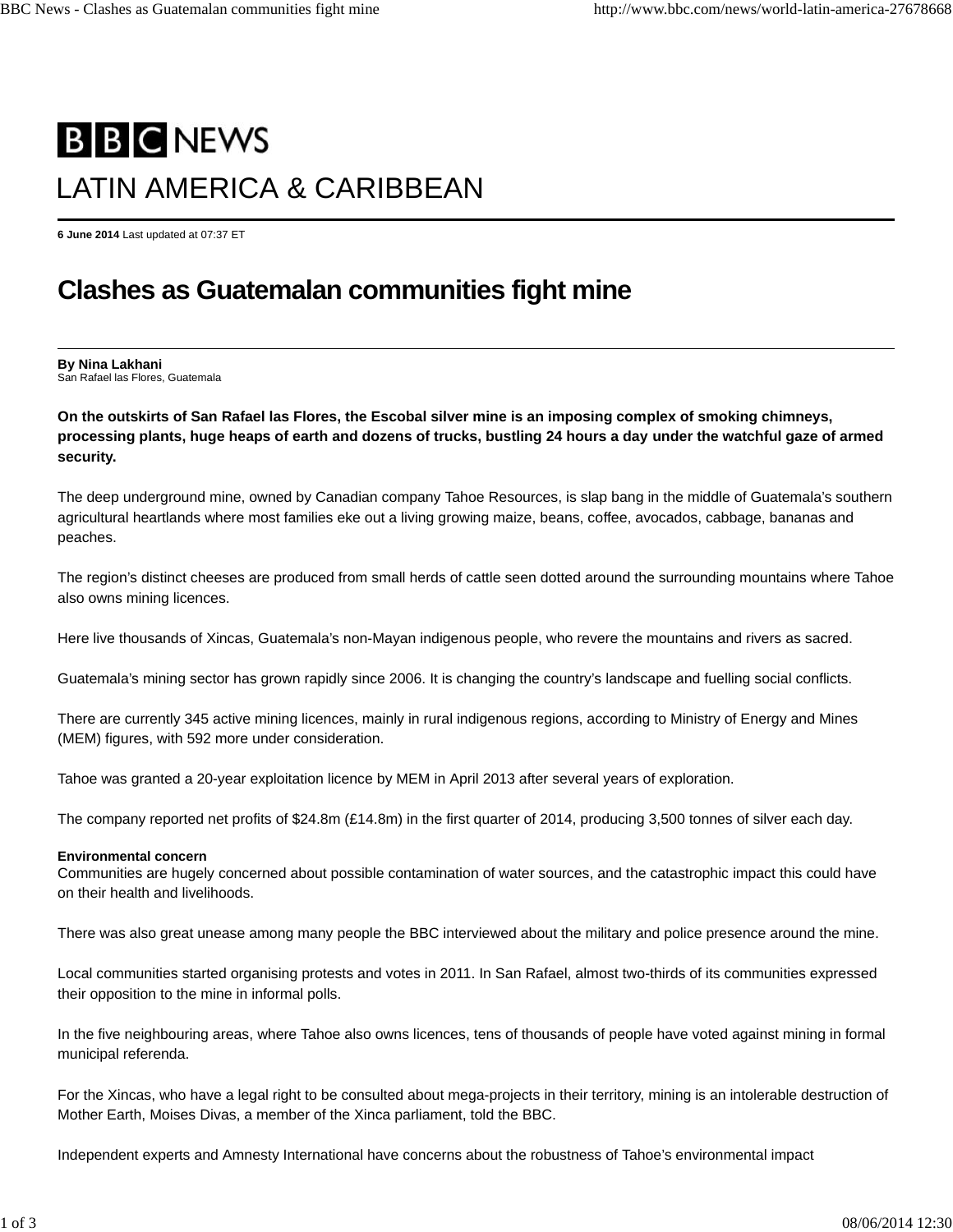assessment (EIA).

The company is currently under investigation for industrial contamination by Guatemala's Public Prosecutors' Office for Crimes against the Environment.

#### **'Biased and unfair'**

Oscar Morales, co-founder of the pressure group Committee in Defence of Peace and Life in San Rafael, says that "Tahoe has no social licence to operate its mine".

Tahoe believes the community votes were "biased and unfair".

Head of corporate affairs Edie Hofmeister said they visited 1,200 homes last year and found widespread support for the mine, which had "transformed the community".

Guatemala's energy ministry says Escobal benefits the community through jobs and royalties, and mining is crucial to the country's development.

Ms Hofmeister also said Tahoe regularly monitored water sources and spent a significant proportion of its \$2m social budget in 2013 on clean water projects and allaying unfounded fears.

Professor Shin Imai, a lawyer for the transnational justice and accountability project at Osgoode Hall Law School in Ontario, told the BBC he thought Tahoe was "way out of line with international industry standards".

"Going door to door after production has begun and telling people not to worry is not consultation," he said.

Tahoe is accused by local communities, NGOs and lawyers of downplaying violence linked to the mine in reports to investors.

On 27 April 2013, six protesters, including two teenage boys, were seriously injured when company security guards fired bullets and tear gas.

Days later, the security chief, Alberto Rotondo, was arrested at the airport trying to leave the country.

Incriminatory wiretap evidence implicating Mr Rotondo in the shooting was played at his first court hearing.

Tahoe initially defended him, but fired him "within a couple of days" for what Ms Hofmeister described as "breaching company protocol".

Mr Rotondo denies charges of assault, causing bodily harm and obstruction of justice. His trial will decide whether live ammunition or rubber bullets were used.

#### **State of siege**

On 2 May 2013, Guatemala's president declared a state of siege around the Escobal mine "to quell criminal gangs".

Thousands of troops were deployed, constitutional rights suspended and scores of anti-mining activists arrested.

In April of this year, Topacio Reynoso, a 16-year-old leader of the youth movement against mining, was shot dead.

Ms Hofmeister said it was not materially relevant to tell investors about the "skewed consultations" or the criminal charges against Mr Rotondo, who was "contracted and not employed" by Tahoe.

"The vast majority of violence has been perpetrated against our property, employees and contractors," she added.

Tahoe hopes to cash in further on the booming precious metal market by ramping up production to 4,500 tonnes per day by 2016.

It hopes Escobal will become the world's third-biggest silver mine.